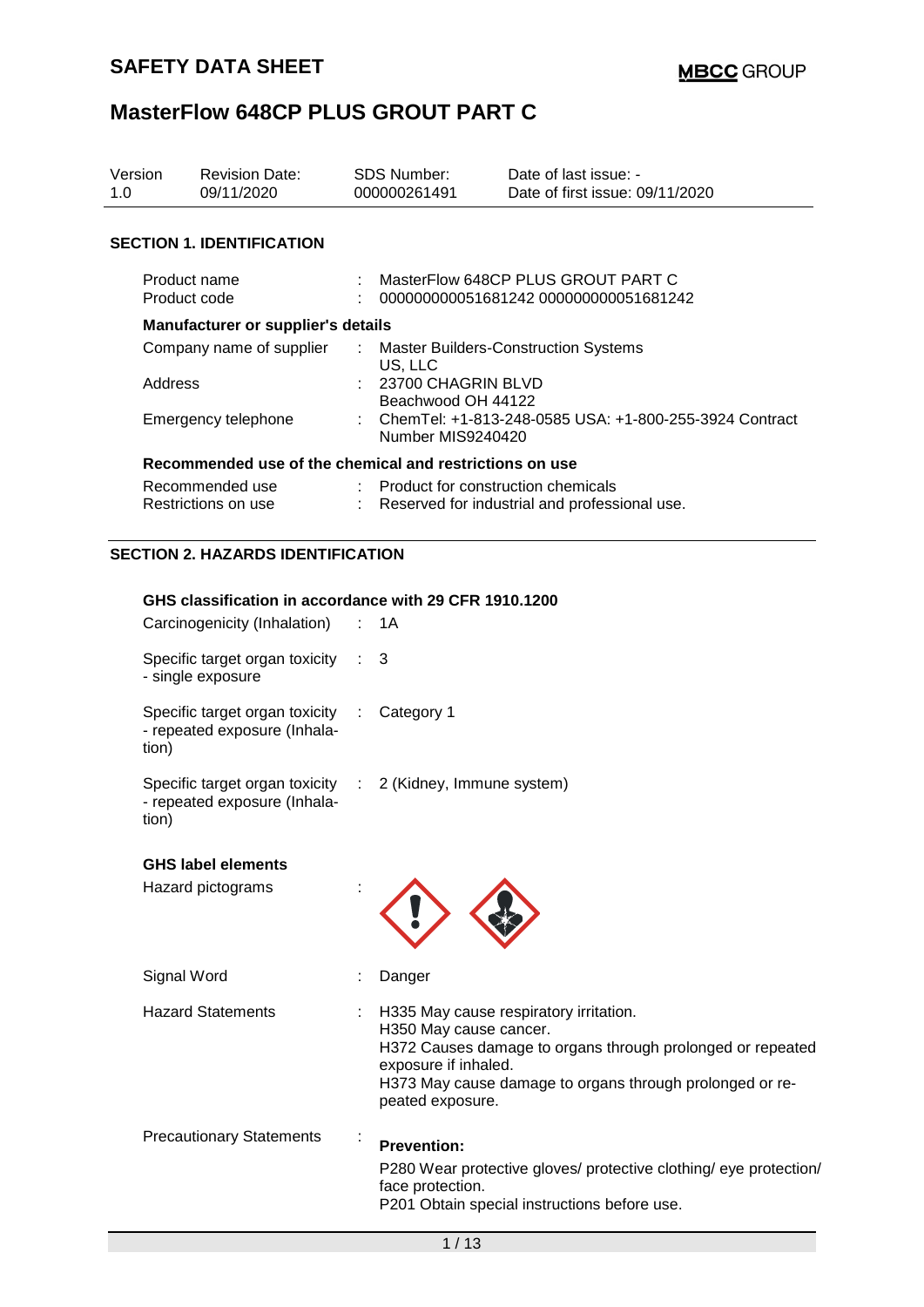| Version<br>1.0 | <b>Revision Date:</b><br>09/11/2020 | SDS Number:<br>000000261491                                       | Date of last issue: -<br>Date of first issue: 09/11/2020                                                                                                                                                                                          |
|----------------|-------------------------------------|-------------------------------------------------------------------|---------------------------------------------------------------------------------------------------------------------------------------------------------------------------------------------------------------------------------------------------|
|                |                                     | P260 Do not breathe dust or mist.<br>and understood.<br>handling. | P271 Use only outdoors or in a well-ventilated area.<br>P202 Do not handle until all safety precautions have been read<br>P270 Do not eat, drink or smoke when using this product.<br>P264 Wash face, hands and any exposed skin thoroughly after |
|                |                                     | Response:<br>CENTER/doctor.<br>keep comfortable for breathing.    | P308 + P311 IF exposed or concerned: Call a POISON<br>P314 Get medical advice/ attention if you feel unwell.<br>P304 + P340 IF INHALED: Remove person to fresh air and                                                                            |
|                |                                     | Storage:<br>tightly closed.<br>P405 Store locked up.              | P403 + P233 Store in a well-ventilated place. Keep container                                                                                                                                                                                      |
|                |                                     | Disposal:<br>waste collection point.                              | P501 Dispose of contents/container to appropriate hazardous                                                                                                                                                                                       |
|                | Other hazards<br>No data available. |                                                                   |                                                                                                                                                                                                                                                   |

### **SECTION 3. COMPOSITION/INFORMATION ON INGREDIENTS**

|  | Chemical nature |
|--|-----------------|
|  |                 |

Interprise of the compounds in an unit compounds

#### **Components**

| Chemical name  | ICAS-No.   | Concentration (% w/w) |
|----------------|------------|-----------------------|
| Quartz (SiO2)  | 14808-60-7 | $\ge$ 25 - < 100      |
| Barium sulfate | 7727-43-7  | $>= 10 - 20$          |
| Icalcium oxide | 1305-78-8  | $>= 0.1 - 0.2$        |

#### **SECTION 4. FIRST AID MEASURES**

| General advice          | Move out of dangerous area.<br>Show this material safety data sheet to the doctor in attend-<br>ance.<br>Do not leave the victim unattended.                                               |
|-------------------------|--------------------------------------------------------------------------------------------------------------------------------------------------------------------------------------------|
| If inhaled              | : Consult a physician after significant exposure.<br>If unconscious, place in recovery position and seek medical<br>advice.                                                                |
| In case of skin contact | : After contact with skin, wash immediately with plenty of water<br>and soap.<br>Under no circumstances should organic solvent be used.<br>If irritation develops, seek medical attention. |
| In case of eye contact  | : Flush eyes with water as a precaution.<br>Remove contact lenses.<br>Protect unharmed eye.                                                                                                |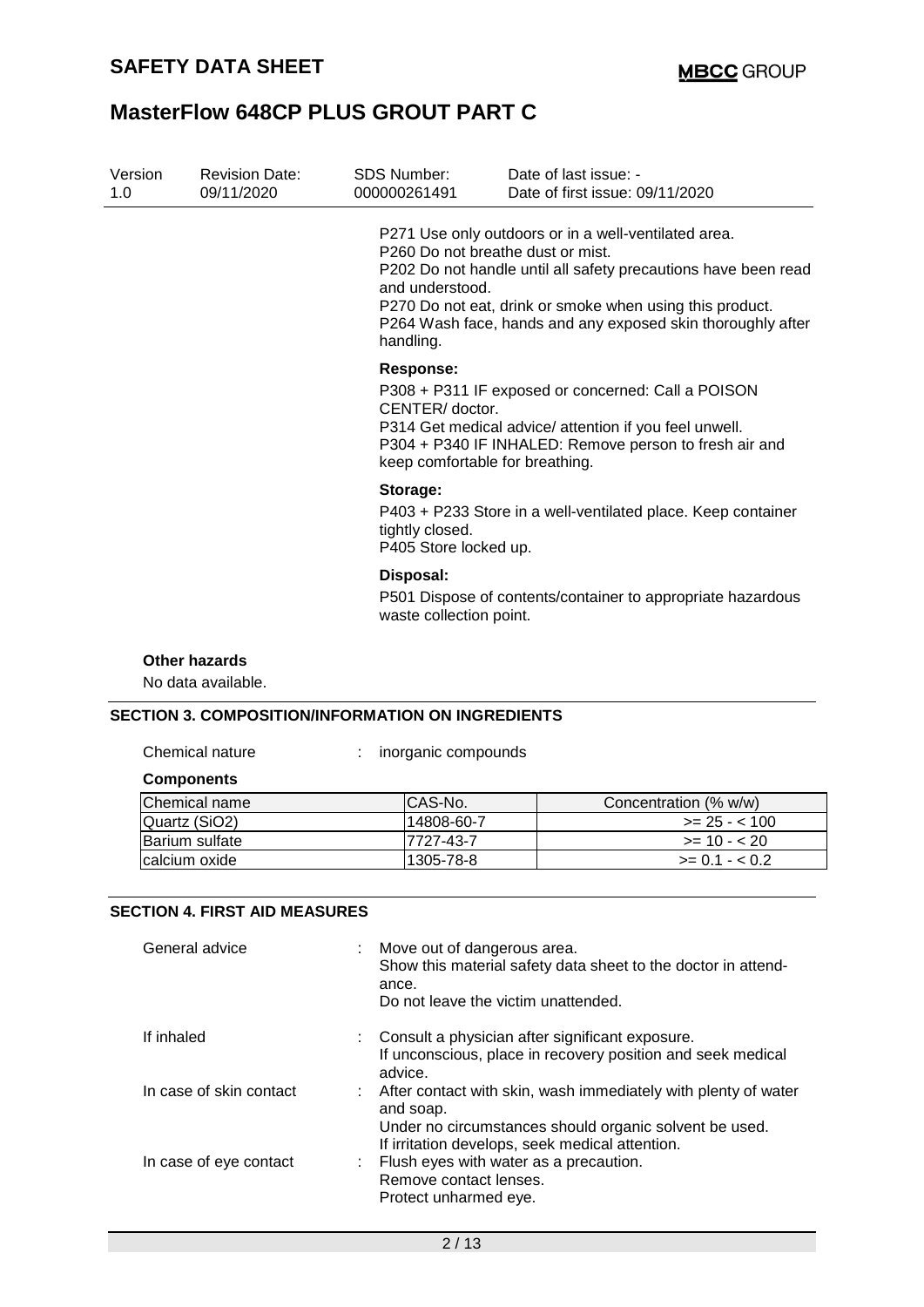| Version<br>1.0                                                                          | <b>Revision Date:</b><br>09/11/2020 | <b>SDS Number:</b><br>000000261491                                                                                                                                                                                                                                                                                           | Date of last issue: -<br>Date of first issue: 09/11/2020                                                                                                                                                                                    |  |  |  |
|-----------------------------------------------------------------------------------------|-------------------------------------|------------------------------------------------------------------------------------------------------------------------------------------------------------------------------------------------------------------------------------------------------------------------------------------------------------------------------|---------------------------------------------------------------------------------------------------------------------------------------------------------------------------------------------------------------------------------------------|--|--|--|
| If swallowed                                                                            |                                     | Keep eye wide open while rinsing.<br>If eye irritation persists, consult a specialist.<br>Induce vomiting immediately and call a physician.<br>Keep respiratory tract clear.<br>Do not give milk or alcoholic beverages.<br>Never give anything by mouth to an unconscious person.<br>If symptoms persist, call a physician. |                                                                                                                                                                                                                                             |  |  |  |
| Most important symptoms<br>and effects, both acute and<br>delayed<br>Notes to physician |                                     | ÷.<br>exposure.<br>Treat symptomatically.                                                                                                                                                                                                                                                                                    | Take victim immediately to hospital.<br>May cause respiratory irritation.<br>May cause cancer.<br>Causes damage to organs through prolonged or repeated<br>exposure if inhaled.<br>May cause damage to organs through prolonged or repeated |  |  |  |

### **SECTION 5. FIRE-FIGHTING MEASURES**

| Suitable extinguishing media<br>Unsuitable extinguishing<br>media | $\sim 100$ | Water spray<br>Foam<br>Dry powder<br>Carbon dioxide (CO2)<br>High volume water jet                                                                     |
|-------------------------------------------------------------------|------------|--------------------------------------------------------------------------------------------------------------------------------------------------------|
| Hazardous combustion prod-<br>ucts                                | ÷          | harmful vapours<br>nitrogen oxides<br>fumes/smoke<br>carbon black                                                                                      |
| Further information                                               |            | Standard procedure for chemical fires.<br>Use extinguishing measures that are appropriate to local cir-<br>cumstances and the surrounding environment. |
| Special protective equipment :<br>for fire-fighters               |            | Wear self-contained breathing apparatus for firefighting if nec-<br>essary.                                                                            |

### **SECTION 6. ACCIDENTAL RELEASE MEASURES**

| Personal precautions, protec-:<br>tive equipment and emer-<br>gency procedures | Use personal protective equipment.<br>Avoid dust formation.<br>Avoid breathing dust.<br>Ensure adequate ventilation.                                                                         |
|--------------------------------------------------------------------------------|----------------------------------------------------------------------------------------------------------------------------------------------------------------------------------------------|
| Environmental precautions                                                      | : Prevent product from entering drains.<br>Prevent further leakage or spillage if safe to do so.<br>If the product contaminates rivers and lakes or drains inform<br>respective authorities. |
| Methods and materials for<br>containment and cleaning up                       | Keep in suitable, closed containers for disposal.                                                                                                                                            |

#### **SECTION 7. HANDLING AND STORAGE**

| Advice on protection against | Avoid dust formation.                                        |
|------------------------------|--------------------------------------------------------------|
| fire and explosion           | Provide appropriate exhaust ventilation at places where dust |
|                              | is formed.                                                   |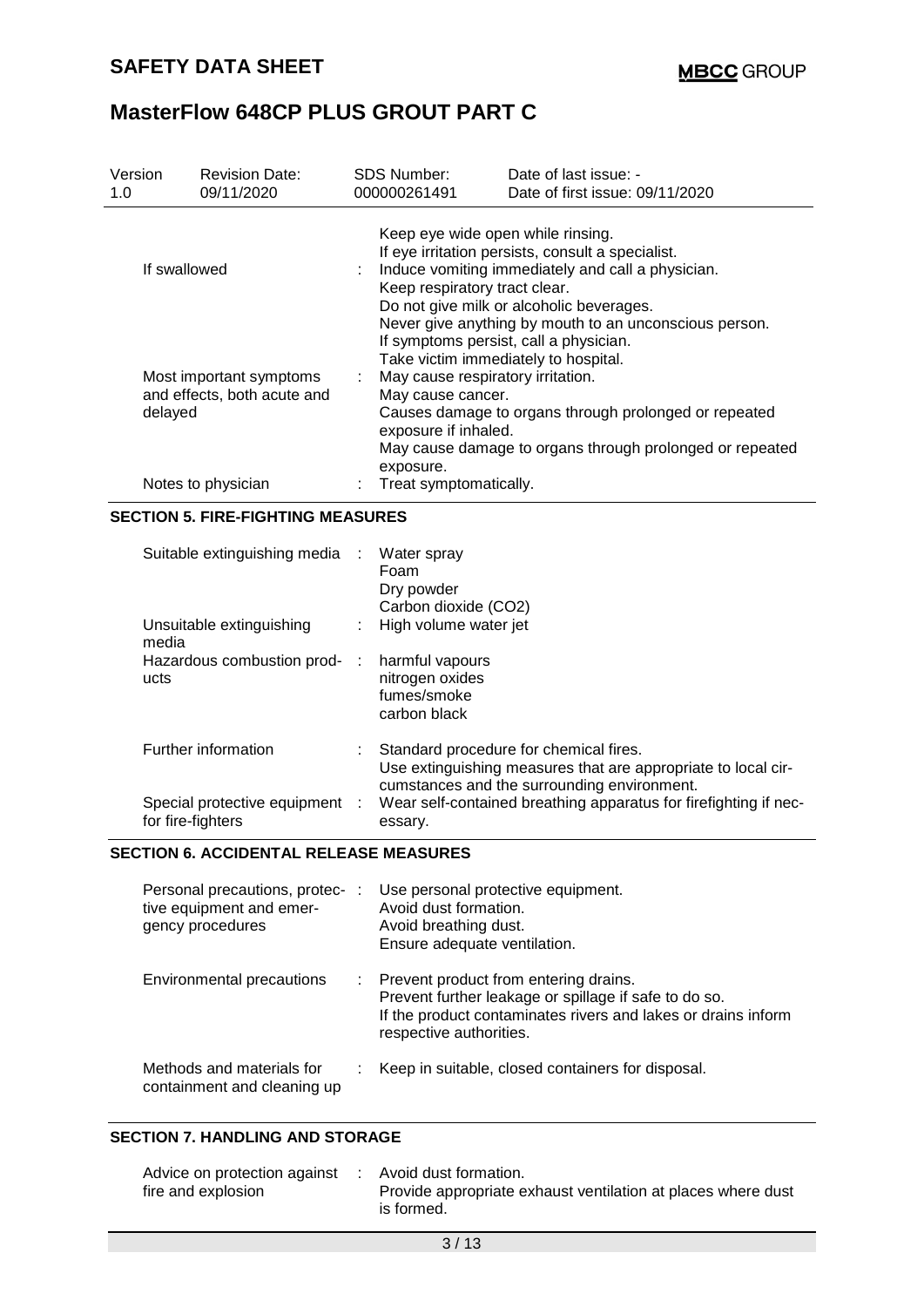## **SAFETY DATA SHEET**

## **MasterFlow 648CP PLUS GROUT PART C**

| Version<br>1.0          | <b>Revision Date:</b><br>09/11/2020            | <b>SDS Number:</b><br>000000261491                                                                                                                                                                                                                                                                                                                                                                                                     | Date of last issue: -<br>Date of first issue: 09/11/2020                                                                    |  |
|-------------------------|------------------------------------------------|----------------------------------------------------------------------------------------------------------------------------------------------------------------------------------------------------------------------------------------------------------------------------------------------------------------------------------------------------------------------------------------------------------------------------------------|-----------------------------------------------------------------------------------------------------------------------------|--|
| Advice on safe handling |                                                | Avoid formation of respirable particles.<br>Do not breathe vapors/dust.<br>Avoid exposure - obtain special instructions before use.<br>Avoid contact with skin and eyes.<br>For personal protection see section 8.<br>Smoking, eating and drinking should be prohibited in the ap-<br>plication area.<br>Provide sufficient air exchange and/or exhaust in work rooms.<br>Dispose of rinse water in accordance with local and national |                                                                                                                             |  |
|                         | Conditions for safe storage                    | regulations.<br>place.<br>Observe label precautions.                                                                                                                                                                                                                                                                                                                                                                                   | Keep container tightly closed in a dry and well-ventilated<br>Electrical installations / working materials must comply with |  |
|                         | Further information on stor-<br>age conditions | the technological safety standards.<br>Protect from direct sunlight.                                                                                                                                                                                                                                                                                                                                                                   | Keep only in the original container in a cool, dry, well-<br>ventilated place away from ignition sources, heat or flame.    |  |
|                         | Materials to avoid                             |                                                                                                                                                                                                                                                                                                                                                                                                                                        | Segregate from incompatible substances.                                                                                     |  |
| age stability           | Further information on stor-                   | No data available                                                                                                                                                                                                                                                                                                                                                                                                                      |                                                                                                                             |  |

### **SECTION 8. EXPOSURE CONTROLS/PERSONAL PROTECTION**

### **Ingredients with workplace control parameters**

| Components     | CAS-No.   | Value type<br>(Form of<br>exposure)         | Control parame-<br>ters / Permissible<br>concentration | <b>Basis</b>                                |
|----------------|-----------|---------------------------------------------|--------------------------------------------------------|---------------------------------------------|
| calcium oxide  | 1305-78-8 | <b>TWA value</b>                            | $2$ mg/m $3$                                           | <b>ACGIHTLV</b>                             |
|                |           | <b>REL</b> value                            | $2$ mg/m $3$                                           | <b>NIOSH</b>                                |
|                |           | PEL                                         | $5$ mg/m $3$                                           | <b>29 CFR</b><br>1910.1000<br>(Table Z-1)   |
|                |           | <b>TWA value</b>                            | $5$ mg/m $3$                                           | <b>29 CFR</b><br>1910.1000<br>(Table Z-1-A) |
|                |           | <b>TWA</b>                                  | $2$ mg/m $3$                                           | <b>ACGIH</b>                                |
|                |           | <b>TWA</b>                                  | $2$ mg/m $3$                                           | <b>NIOSH REL</b>                            |
|                |           | <b>TWA</b>                                  | $5$ mg/m $3$                                           | OSHA Z-1                                    |
|                |           | <b>TWA</b>                                  | 5 mg/m3                                                | OSHA P0                                     |
| Barium sulfate | 7727-43-7 | <b>TWA value</b><br>(Inhalable<br>fraction) | 5 mg/m3                                                | <b>ACGIHTLV</b>                             |
|                |           | <b>REL</b> value<br>(Respirable)            | $5$ mg/m $3$                                           | <b>NIOSH</b>                                |
|                |           | <b>REL</b> value<br>(Total)                 | 10 mg/m3                                               | <b>NIOSH</b>                                |
|                |           | PEL (Total<br>dust)                         | $15 \text{ mg/m}$                                      | <b>29 CFR</b><br>1910.1000<br>(Table Z-1)   |
|                |           | PEL (Respir-                                | $5$ mg/m $3$                                           | <b>29 CFR</b>                               |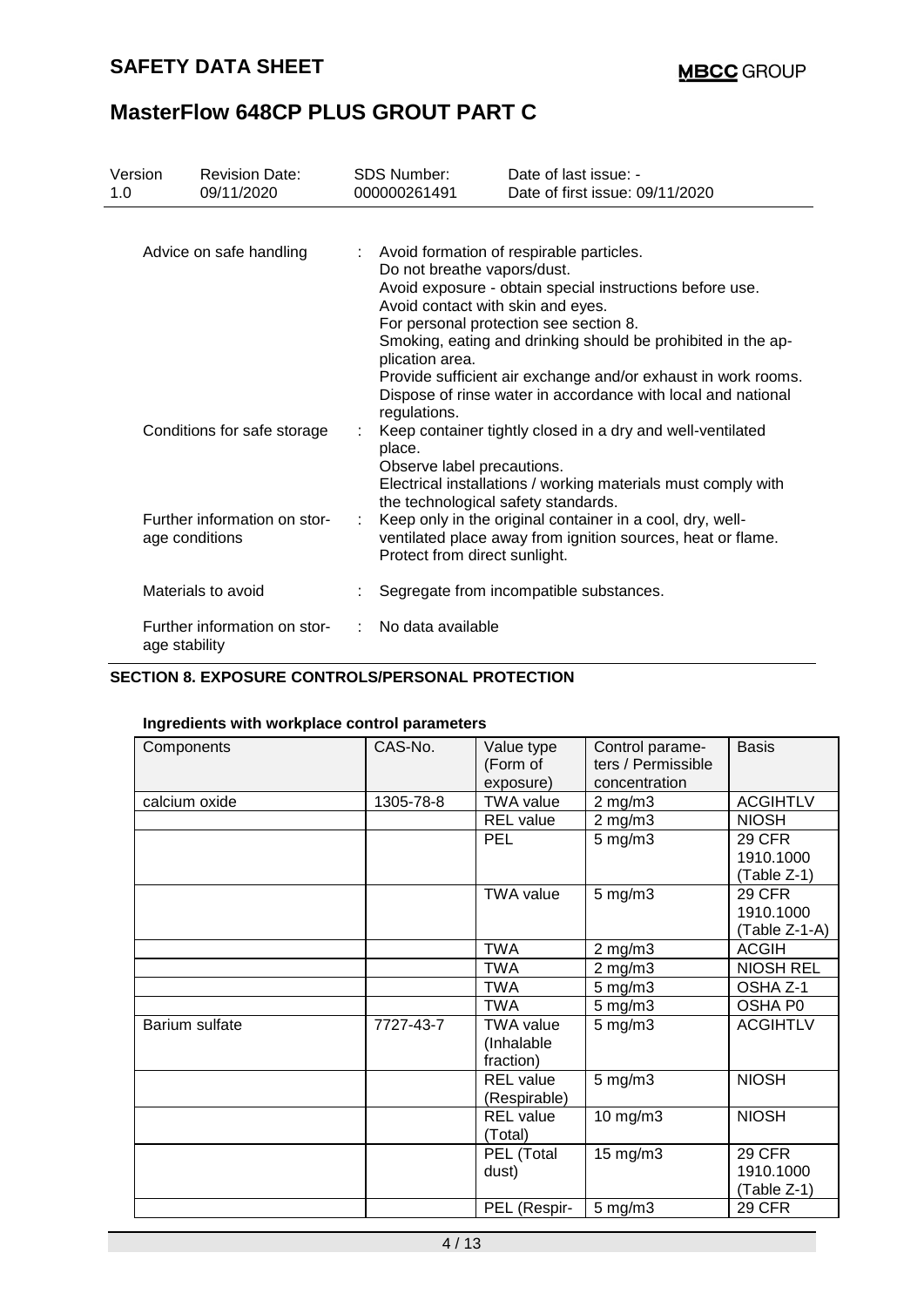| Version<br><b>Revision Date:</b><br>1.0<br>09/11/2020 |               | <b>SDS Number:</b><br>000000261491 | Date of last issue: -<br>Date of first issue: 09/11/2020 |                                    |                              |  |
|-------------------------------------------------------|---------------|------------------------------------|----------------------------------------------------------|------------------------------------|------------------------------|--|
|                                                       |               |                                    | able fraction)                                           |                                    | 1910.1000<br>(Table Z-1)     |  |
|                                                       |               |                                    | TWA (Inhal-<br>able particu-<br>late matter)             | $5 \text{ mg/m}$                   | <b>ACGIH</b>                 |  |
|                                                       |               |                                    | TWA (Res-<br>pirable)                                    | $5$ mg/m $3$                       | <b>NIOSH REL</b>             |  |
|                                                       |               |                                    | TWA (total)                                              | 10 mg/m3                           | <b>NIOSH REL</b>             |  |
|                                                       |               |                                    | TWA (total<br>dust)                                      | 15 mg/m3                           | OSHA Z-1                     |  |
|                                                       |               |                                    | TWA (respir-<br>able fraction)                           | $5$ mg/m $3$                       | OSHA Z-1                     |  |
|                                                       |               |                                    | <b>TWA (Total</b><br>dust)                               | 10 mg/m3                           | OSHA P0                      |  |
|                                                       |               |                                    | TWA (respir-<br>able dust<br>fraction)                   | $5 \text{ mg/m}$                   | OSHA P0                      |  |
|                                                       | Quartz (SiO2) | 14808-60-7                         | <b>TWA value</b><br>(Respirable<br>fraction)             | 0.025 mg/m3                        | <b>ACGIHTLV</b>              |  |
|                                                       |               |                                    | <b>TWA value</b>                                         | $0.05$ mg/m3<br>(Respirable dust)  | 29 CFR<br>1910.1001-<br>1050 |  |
|                                                       |               |                                    | <b>OSHA Action</b><br>level                              | $0.025$ mg/m3<br>(Respirable dust) | 29 CFR<br>1910.1001-<br>1050 |  |
|                                                       |               |                                    | REL value<br>(Respirable<br>dust)                        | $0.05$ mg/m $3$                    | <b>NIOSH</b>                 |  |
|                                                       |               |                                    | TWA (Res-<br>pirable dust)                               | $0.05$ mg/m $3$                    | OSHA Z-1                     |  |
|                                                       |               |                                    | TWA (respir-<br>able)                                    | 10 mg/m3 /<br>$%SiO2+2$            | OSHA Z-3                     |  |
|                                                       |               |                                    | TWA (respir-<br>able)                                    | 250 mppcf /<br>%SiO2+5             | OSHA Z-3                     |  |
|                                                       |               |                                    | TWA (respir-<br>able dust<br>fraction)                   | $0.1$ mg/m $3$                     | OSHA P0                      |  |
|                                                       |               |                                    | TWA (Res-<br>pirable par-<br>ticulate mat-<br>ter)       | 0.025 mg/m3<br>(Silica)            | <b>ACGIH</b>                 |  |
|                                                       |               |                                    | PEL (respir-<br>able)                                    | $0.05$ mg/m3                       | <b>OSHA CARC</b>             |  |
|                                                       |               |                                    | TWA (Res-<br>pirable dust)                               | $0.05$ mg/m $3$<br>(Silica)        | <b>NIOSH REL</b>             |  |

**Engineering measures** : Ensure adequate ventilation.

**Personal protective equipment**

Respiratory protection : Wear respiratory protection if ventilation is inadequate. Wear a NIOSH-certified (or equivalent) respirator as necessary.

Hand protection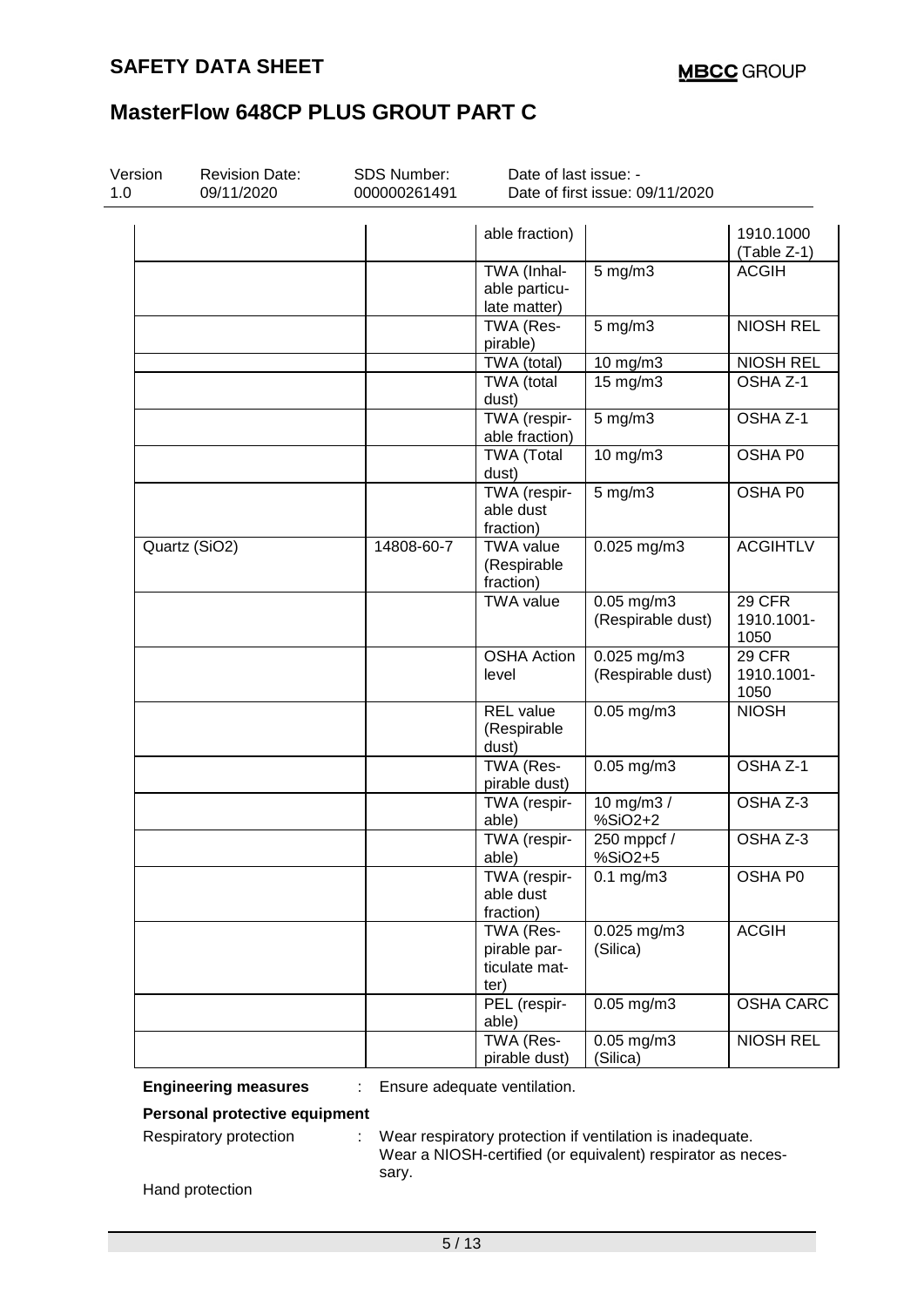| Version<br>1.0 | <b>Revision Date:</b><br>09/11/2020 | <b>SDS Number:</b><br>000000261491                                                                                  | Date of last issue: -<br>Date of first issue: 09/11/2020                                                                                                                                                                    |  |  |  |  |
|----------------|-------------------------------------|---------------------------------------------------------------------------------------------------------------------|-----------------------------------------------------------------------------------------------------------------------------------------------------------------------------------------------------------------------------|--|--|--|--|
|                | Remarks                             |                                                                                                                     | : The suitability for a specific workplace should be discussed<br>with the producers of the protective gloves.                                                                                                              |  |  |  |  |
|                | Eye protection                      | Eye wash bottle with pure water<br>Tightly fitting safety goggles                                                   |                                                                                                                                                                                                                             |  |  |  |  |
|                | Skin and body protection            | Choose body protection according to the amount and con-<br>centration of the dangerous substance at the work place. |                                                                                                                                                                                                                             |  |  |  |  |
|                | Protective measures                 | : Do not inhale dust/fumes/aerosols.<br>and safety practice.                                                        | Avoid contact with the skin, eyes and clothing.<br>Avoid exposure - obtain special instructions before use.<br>Handle in accordance with good building materials hygiene<br>Wearing of closed work clothing is recommended. |  |  |  |  |
|                | Hygiene measures                    | When using do not eat or drink.<br>When using do not smoke.                                                         | Wash hands before breaks and at the end of workday.                                                                                                                                                                         |  |  |  |  |

### **SECTION 9. PHYSICAL AND CHEMICAL PROPERTIES**

| Appearance                                            |                             | granules                                                     |
|-------------------------------------------------------|-----------------------------|--------------------------------------------------------------|
| Color                                                 |                             | white                                                        |
| Odor                                                  |                             | odorless                                                     |
| <b>Odor Threshold</b>                                 |                             | No data available                                            |
| pH                                                    |                             | neutral (as aqueous suspension)                              |
| Melting point                                         |                             | No applicable information available.                         |
| Boiling point                                         |                             | not applicable, solid with a melting temperature over 300 °C |
| Flash point                                           |                             | not applicable                                               |
| Evaporation rate                                      |                             | The product is a non-volatile solid.                         |
| Flammability (solid, gas)                             | ÷                           | not flammable                                                |
| Self-ignition                                         |                             | not self-igniting (for a component of this mixture)          |
| Upper explosion limit / Upper<br>flammability limit   | $\mathcal{L}^{\mathcal{L}}$ | No applicable information available.                         |
| Lower explosion limit / Lower :<br>flammability limit |                             | No applicable information available.                         |
| Vapor pressure                                        |                             | No applicable information available.                         |
| Relative vapor density                                |                             | No applicable information available.                         |
| Relative density                                      |                             | approx. 1.15                                                 |
| Solubility(ies)<br>Water solubility                   | ÷                           | insoluble $(68 °F / 20 °C)$                                  |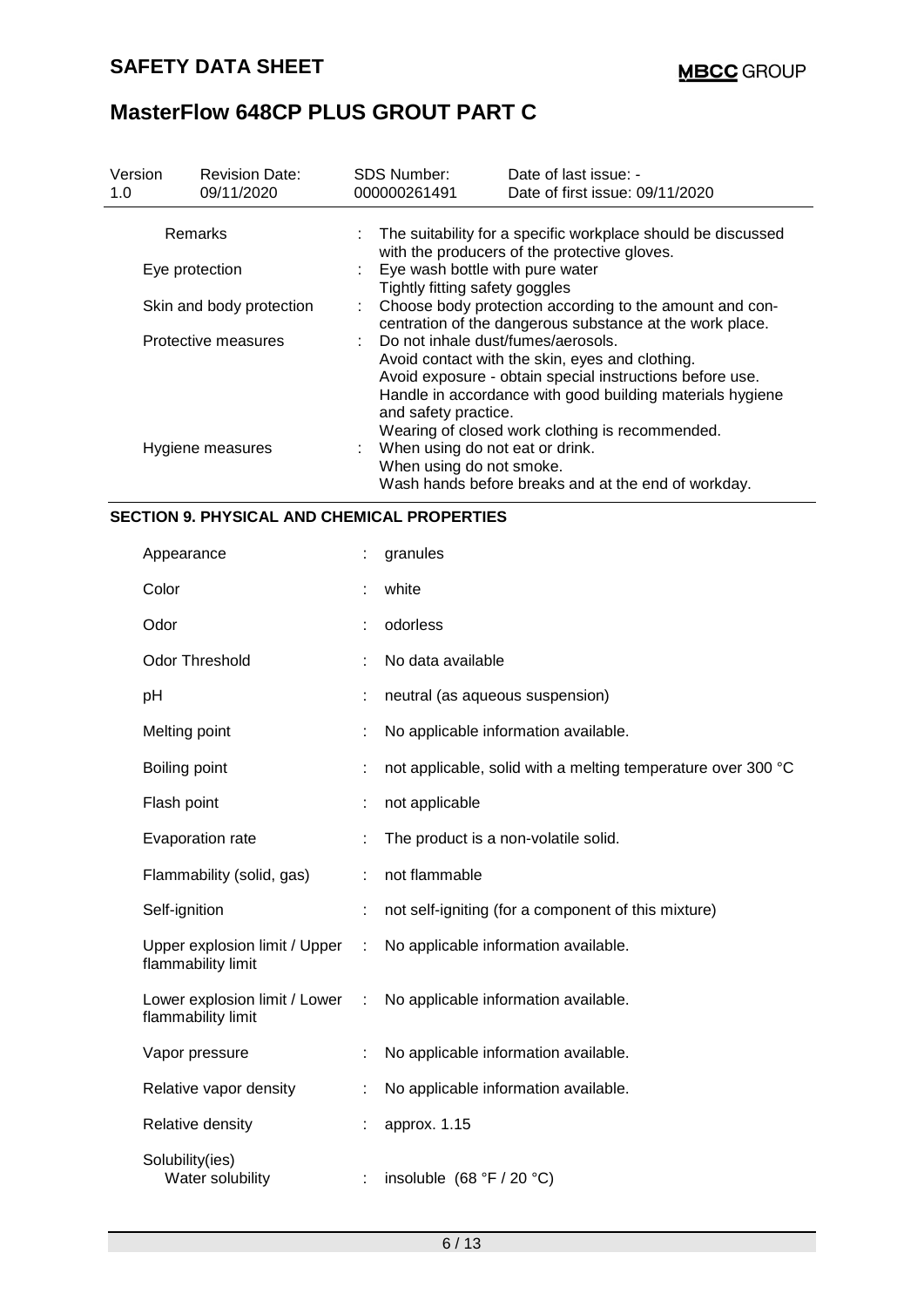## **SAFETY DATA SHEET**

## **MasterFlow 648CP PLUS GROUT PART C**

| Version<br>1.0 | <b>Revision Date:</b><br>09/11/2020        |   | <b>SDS Number:</b><br>000000261491 | Date of last issue: -<br>Date of first issue: 09/11/2020         |
|----------------|--------------------------------------------|---|------------------------------------|------------------------------------------------------------------|
|                | Solubility in other solvents               | ÷ | (68 °F / 20 °C)<br>insoluble       |                                                                  |
|                | Partition coefficient: n-<br>octanol/water |   | Study technically not feasible.    |                                                                  |
|                | Autoignition temperature                   |   |                                    | No applicable information available.                             |
|                | Decomposition temperature                  |   | scribed/indicated.                 | No decomposition if stored and handled as pre-                   |
|                | Viscosity<br>Viscosity, dynamic            |   | Not applicable                     |                                                                  |
|                | Viscosity, kinematic                       |   | Not applicable                     |                                                                  |
|                | <b>Explosive properties</b>                |   | Not explosive<br>Not explosive     |                                                                  |
|                | Oxidizing properties                       |   | as oxidizing.                      | Based on its structural properties the product is not classified |
|                | Self-heating substances                    |   | No data available                  |                                                                  |
|                | Sublimation point                          |   |                                    | No applicable information available.                             |
|                | Molecular weight                           |   | No data available                  |                                                                  |
|                | Metal corrosion rate                       |   |                                    | Corrosive effects to metal are not anticipated.                  |

### **SECTION 10. STABILITY AND REACTIVITY**

| Reactivity<br>Chemical stability<br>Possibility of hazardous reac-<br>tions | t.<br>÷ | No decomposition if stored and applied as directed.<br>No decomposition if stored and applied as directed.<br>No decomposition if stored and applied as directed. |
|-----------------------------------------------------------------------------|---------|-------------------------------------------------------------------------------------------------------------------------------------------------------------------|
| Conditions to avoid<br>Incompatible materials                               |         | : See SDS section 7 - Handling and storage.<br>Strong acids<br>Strong bases<br>Strong oxidizing agents<br>Strong reducing agents                                  |
| Hazardous decomposition<br>products                                         | ÷.      | No hazardous decomposition products if stored and handled<br>as prescribed/indicated.                                                                             |

### **SECTION 11. TOXICOLOGICAL INFORMATION**

### **Acute toxicity**

Not classified based on available information.

#### **Product:**

| Acute oral toxicity       | Remarks: No applicable information available. |
|---------------------------|-----------------------------------------------|
| Acute inhalation toxicity | Remarks: No applicable information available. |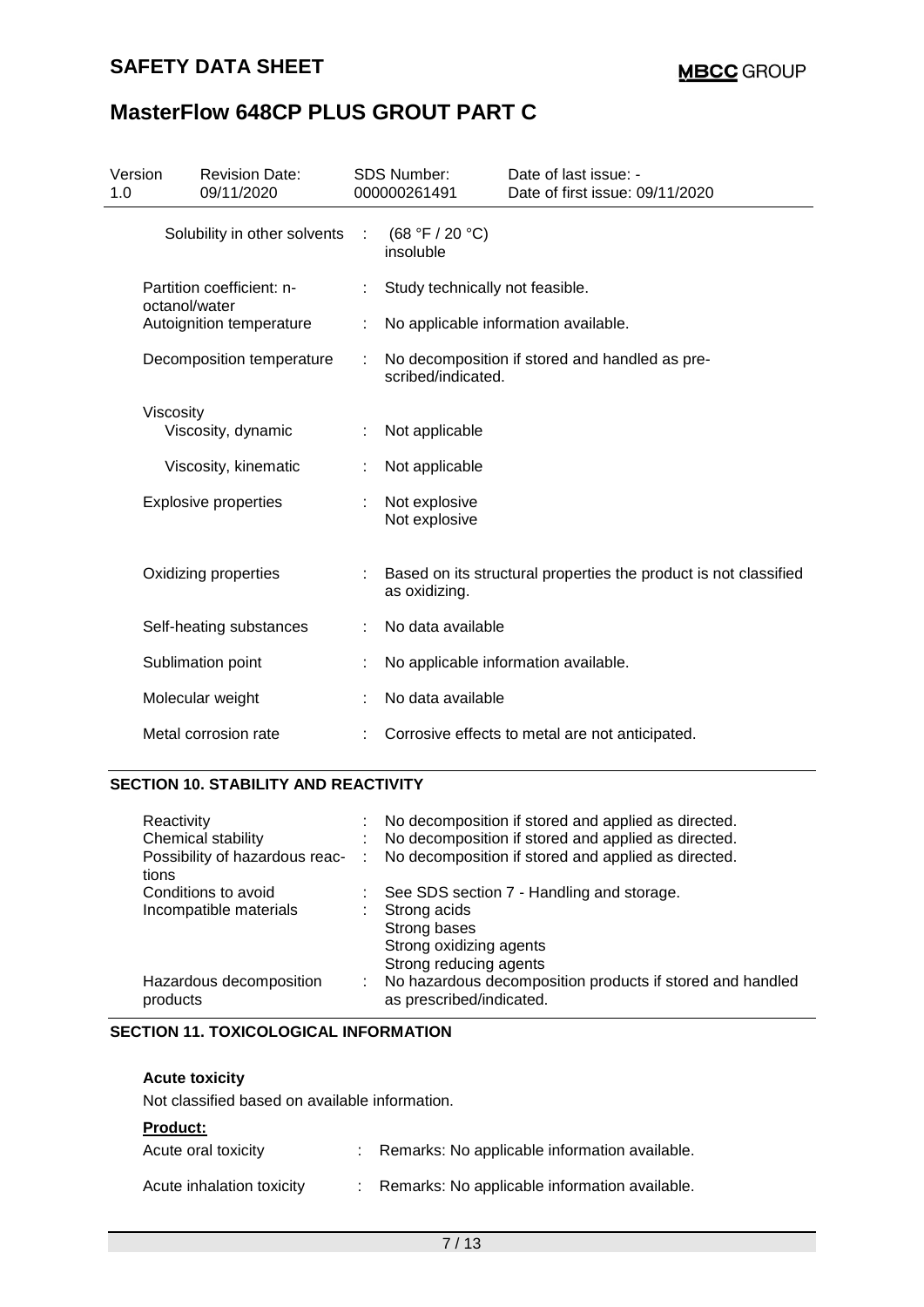## **SAFETY DATA SHEET**

# **MasterFlow 648CP PLUS GROUT PART C**

| Version<br>1.0 | <b>Revision Date:</b><br>09/11/2020                                                                 |                             | <b>SDS Number:</b><br>000000261491 | Date of last issue: -<br>Date of first issue: 09/11/2020                   |  |  |  |  |
|----------------|-----------------------------------------------------------------------------------------------------|-----------------------------|------------------------------------|----------------------------------------------------------------------------|--|--|--|--|
|                | Acute dermal toxicity                                                                               | $\mathcal{L}^{\mathcal{L}}$ |                                    | Remarks: No applicable information available.                              |  |  |  |  |
|                | <b>Skin corrosion/irritation</b><br>Not classified based on available information.                  |                             |                                    |                                                                            |  |  |  |  |
|                | Serious eye damage/eye irritation<br>Not classified based on available information.                 |                             |                                    |                                                                            |  |  |  |  |
|                | <b>Respiratory or skin sensitization</b>                                                            |                             |                                    |                                                                            |  |  |  |  |
|                | <b>Skin sensitization</b><br>Not classified based on available information.                         |                             |                                    |                                                                            |  |  |  |  |
|                | <b>Respiratory sensitization</b><br>Not classified based on available information.                  |                             |                                    |                                                                            |  |  |  |  |
|                | <b>Germ cell mutagenicity</b><br>Not classified based on available information.                     |                             |                                    |                                                                            |  |  |  |  |
|                | Carcinogenicity<br>May cause cancer.                                                                |                             |                                    |                                                                            |  |  |  |  |
|                | <b>Reproductive toxicity</b><br>Not classified based on available information.                      |                             |                                    |                                                                            |  |  |  |  |
|                | <b>STOT-single exposure</b><br>May cause respiratory irritation.                                    |                             |                                    |                                                                            |  |  |  |  |
|                | <b>STOT-repeated exposure</b><br>May cause damage to organs through prolonged or repeated exposure. |                             |                                    | Causes damage to organs through prolonged or repeated exposure if inhaled. |  |  |  |  |
|                | <b>Aspiration toxicity</b><br>Not classified based on available information.                        |                             |                                    |                                                                            |  |  |  |  |
|                | <b>Further information</b>                                                                          |                             |                                    |                                                                            |  |  |  |  |
|                | <b>Product:</b><br>Remarks                                                                          |                             | No data available                  |                                                                            |  |  |  |  |
|                | <b>SECTION 12. ECOLOGICAL INFORMATION</b>                                                           |                             |                                    |                                                                            |  |  |  |  |
|                | <b>Ecotoxicity</b>                                                                                  |                             |                                    |                                                                            |  |  |  |  |
|                | Product:                                                                                            |                             |                                    |                                                                            |  |  |  |  |
|                | <b>Ecotoxicology Assessment</b><br>Acute aquatic toxicity                                           | ÷                           |                                    | This product has no known ecotoxicological effects.                        |  |  |  |  |
|                | Chronic aquatic toxicity                                                                            |                             |                                    | This product has no known ecotoxicological effects.                        |  |  |  |  |
|                | <b>Persistence and degradability</b>                                                                |                             |                                    |                                                                            |  |  |  |  |
|                | Product:<br>Biodegradability                                                                        |                             |                                    | Remarks: Taking into consideration the properties of several               |  |  |  |  |
|                |                                                                                                     |                             | 8/13                               |                                                                            |  |  |  |  |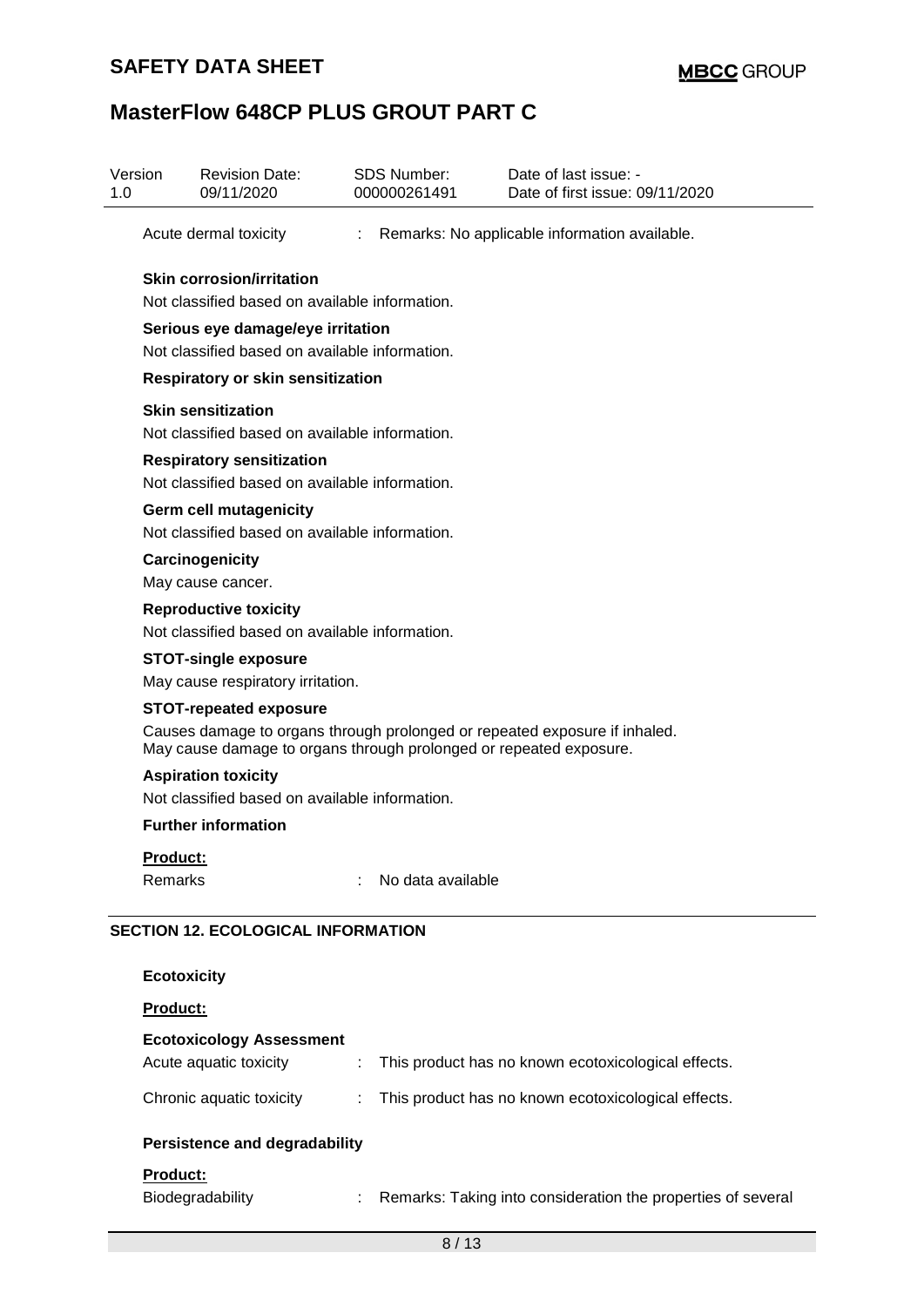| Version<br>1.0 |                 | <b>Revision Date:</b><br>09/11/2020          | <b>SDS Number:</b><br>000000261491                       | Date of last issue: -<br>Date of first issue: 09/11/2020                                                                                                                                     |
|----------------|-----------------|----------------------------------------------|----------------------------------------------------------|----------------------------------------------------------------------------------------------------------------------------------------------------------------------------------------------|
|                |                 |                                              |                                                          | ingredients, the product is estimated not to be readily biode-<br>gradable according to OECD classification.                                                                                 |
|                |                 | <b>Bioaccumulative potential</b>             |                                                          |                                                                                                                                                                                              |
|                | Product:        |                                              |                                                          |                                                                                                                                                                                              |
|                |                 | <b>Bioaccumulation</b>                       | Remarks: No data available.                              | Discharge into the environment must be avoided.                                                                                                                                              |
|                |                 | Components:                                  |                                                          |                                                                                                                                                                                              |
|                |                 | Quartz (SiO2):                               |                                                          |                                                                                                                                                                                              |
|                | octanol/water   | Partition coefficient: n-                    | substance is inorganic.                                  | Remarks: The value has not been determined because the                                                                                                                                       |
|                |                 | <b>Barium sulfate:</b>                       |                                                          |                                                                                                                                                                                              |
|                | octanol/water   | Partition coefficient: n-                    | Pow: 4.26<br>log Pow: 0.63<br>Method: other (calculated) |                                                                                                                                                                                              |
|                |                 | calcium oxide:                               |                                                          |                                                                                                                                                                                              |
|                | octanol/water   | Partition coefficient: n-                    | substance is inorganic.                                  | Remarks: The value has not been determined because the                                                                                                                                       |
|                |                 | <b>Mobility in soil</b><br>No data available |                                                          |                                                                                                                                                                                              |
|                |                 | Other adverse effects                        |                                                          |                                                                                                                                                                                              |
|                | <b>Product:</b> |                                              |                                                          |                                                                                                                                                                                              |
|                |                 | Ozone-Depletion Potential                    | plete the ozone layer.                                   | Remarks: The product does not contain substances that are<br>listed in Regulation (EC) 1005/2009 on substances that de-                                                                      |
|                | mation          | Additional ecological infor-                 | harmful to aquatic organisms.<br>components.             | There is a high probability that the product is not acutely<br>The product has not been tested. The statements on ecotoxi-<br>cology have been derived from the properties of the individual |

### **SECTION 13. DISPOSAL CONSIDERATIONS**

| <b>Disposal methods</b> |                                                                                                               |
|-------------------------|---------------------------------------------------------------------------------------------------------------|
| Waste from residues     | Do not contaminate ponds, waterways or ditches with chemi-<br>cal or used container.                          |
|                         | Dispose of in accordance with national, state and local regula-<br>tions.                                     |
|                         | Do not discharge into drains/surface waters/groundwater.                                                      |
| Contaminated packaging  | Contaminated packaging should be emptied as far as possible<br>and disposed of in the same manner as the sub- |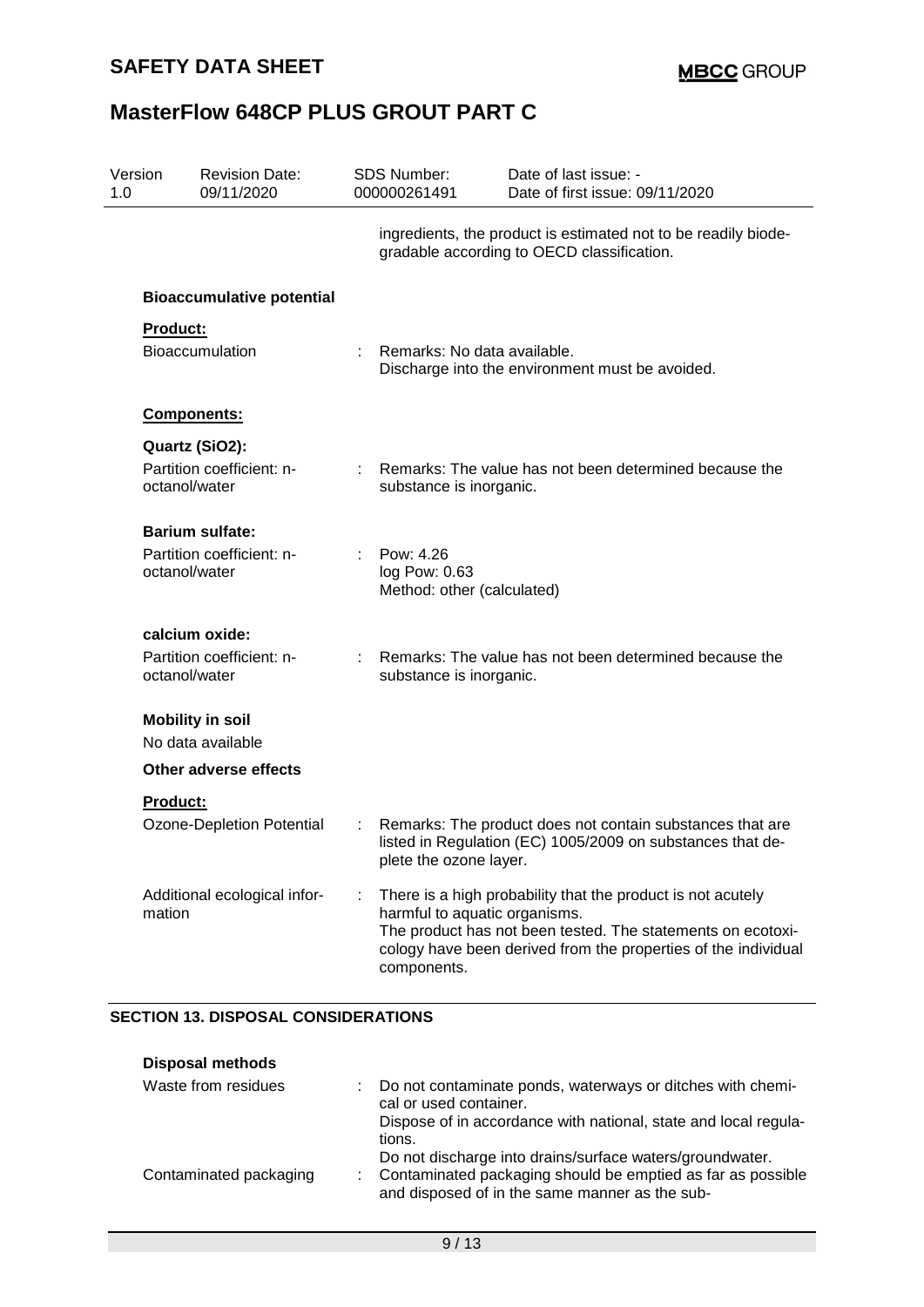| Version<br>1.0                                        |                                                                                                                     | <b>Revision Date:</b><br>09/11/2020       | <b>SDS Number:</b><br>000000261491    | Date of last issue: -<br>Date of first issue: 09/11/2020 |  |  |  |  |  |
|-------------------------------------------------------|---------------------------------------------------------------------------------------------------------------------|-------------------------------------------|---------------------------------------|----------------------------------------------------------|--|--|--|--|--|
|                                                       | stance/product.                                                                                                     |                                           |                                       |                                                          |  |  |  |  |  |
|                                                       | <b>SECTION 14. TRANSPORT INFORMATION</b>                                                                            |                                           |                                       |                                                          |  |  |  |  |  |
|                                                       | <b>International Regulations</b>                                                                                    |                                           |                                       |                                                          |  |  |  |  |  |
|                                                       | <b>UNRTDG</b><br>Not regulated as a dangerous good                                                                  |                                           |                                       |                                                          |  |  |  |  |  |
|                                                       | <b>IATA-DGR</b><br>Not regulated as a dangerous good                                                                |                                           |                                       |                                                          |  |  |  |  |  |
|                                                       | <b>IMDG-Code</b><br>Not regulated as a dangerous good                                                               |                                           |                                       |                                                          |  |  |  |  |  |
|                                                       | Transport in bulk according to Annex II of MARPOL 73/78 and the IBC Code<br>Not applicable for product as supplied. |                                           |                                       |                                                          |  |  |  |  |  |
|                                                       | <b>Domestic regulation</b>                                                                                          |                                           |                                       |                                                          |  |  |  |  |  |
|                                                       | 49 CFR<br>Not regulated as a dangerous good                                                                         |                                           |                                       |                                                          |  |  |  |  |  |
|                                                       |                                                                                                                     | <b>SECTION 15. REGULATORY INFORMATION</b> |                                       |                                                          |  |  |  |  |  |
|                                                       |                                                                                                                     | <b>US State Regulations</b>               |                                       |                                                          |  |  |  |  |  |
|                                                       |                                                                                                                     | Pennsylvania Right To Know                |                                       |                                                          |  |  |  |  |  |
| Barium sulfate<br>Quartz (SiO2)<br>crystalline silica |                                                                                                                     |                                           | 7727-43-7<br>14808-60-7<br>14808-60-7 |                                                          |  |  |  |  |  |
|                                                       |                                                                                                                     | <b>New Jersey Right To Know</b>           |                                       |                                                          |  |  |  |  |  |
|                                                       |                                                                                                                     | Quartz (SiO2)<br>crystalline silica       |                                       | 14808-60-7<br>14808-60-7                                 |  |  |  |  |  |
|                                                       | <b>California Prop. 65</b>                                                                                          |                                           |                                       |                                                          |  |  |  |  |  |
|                                                       |                                                                                                                     |                                           |                                       |                                                          |  |  |  |  |  |

WARNING: This product can expose you to chemicals including Quartz (SiO2), which is/are known to the State of California to cause cancer. For more information go to www.P65Warnings.ca.gov.

**The ingredients of this product are reported in the following inventories:** TSCA : On the inventory, or in compliance with the inventory

### **SECTION 16. OTHER INFORMATION**

**Further information**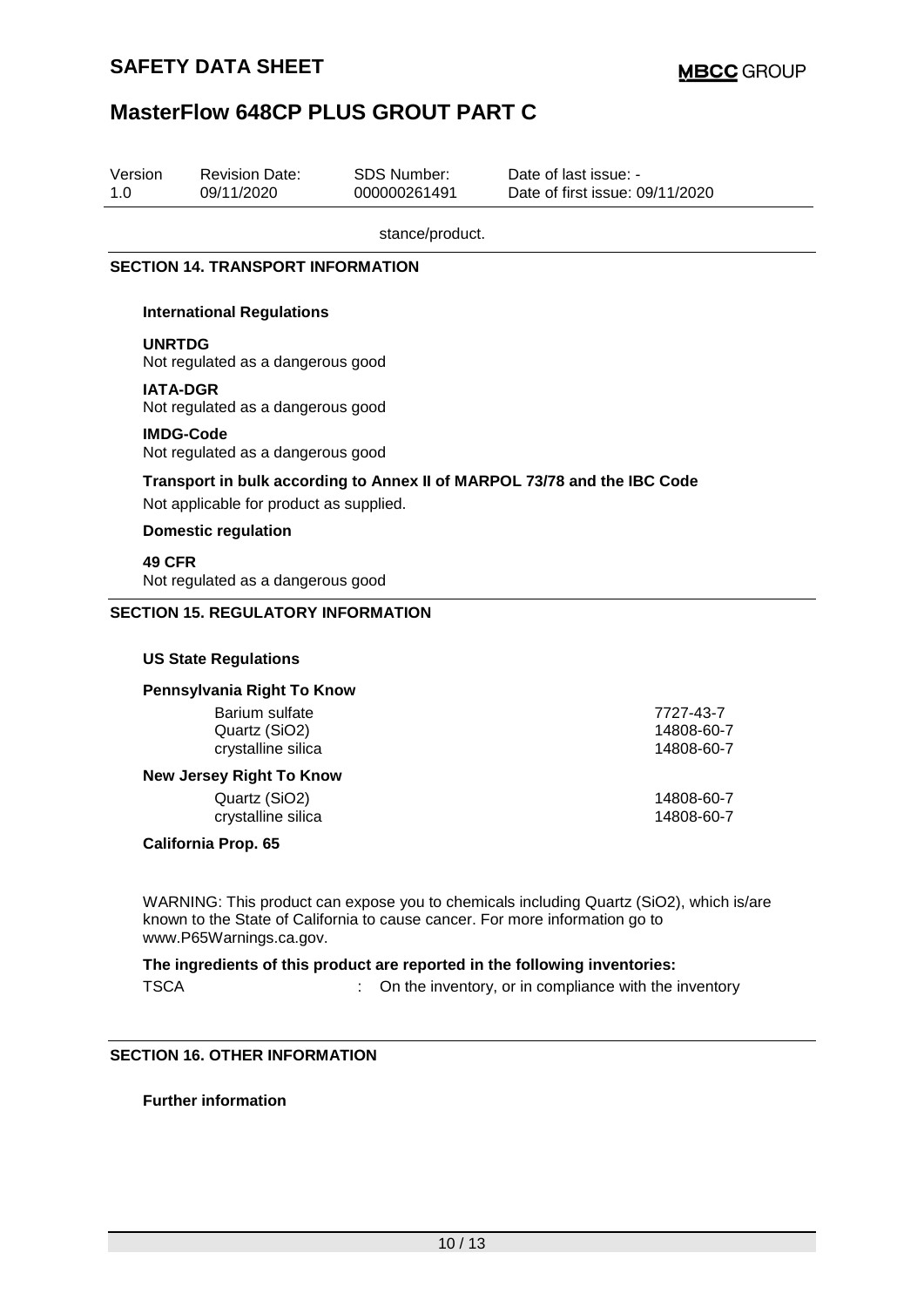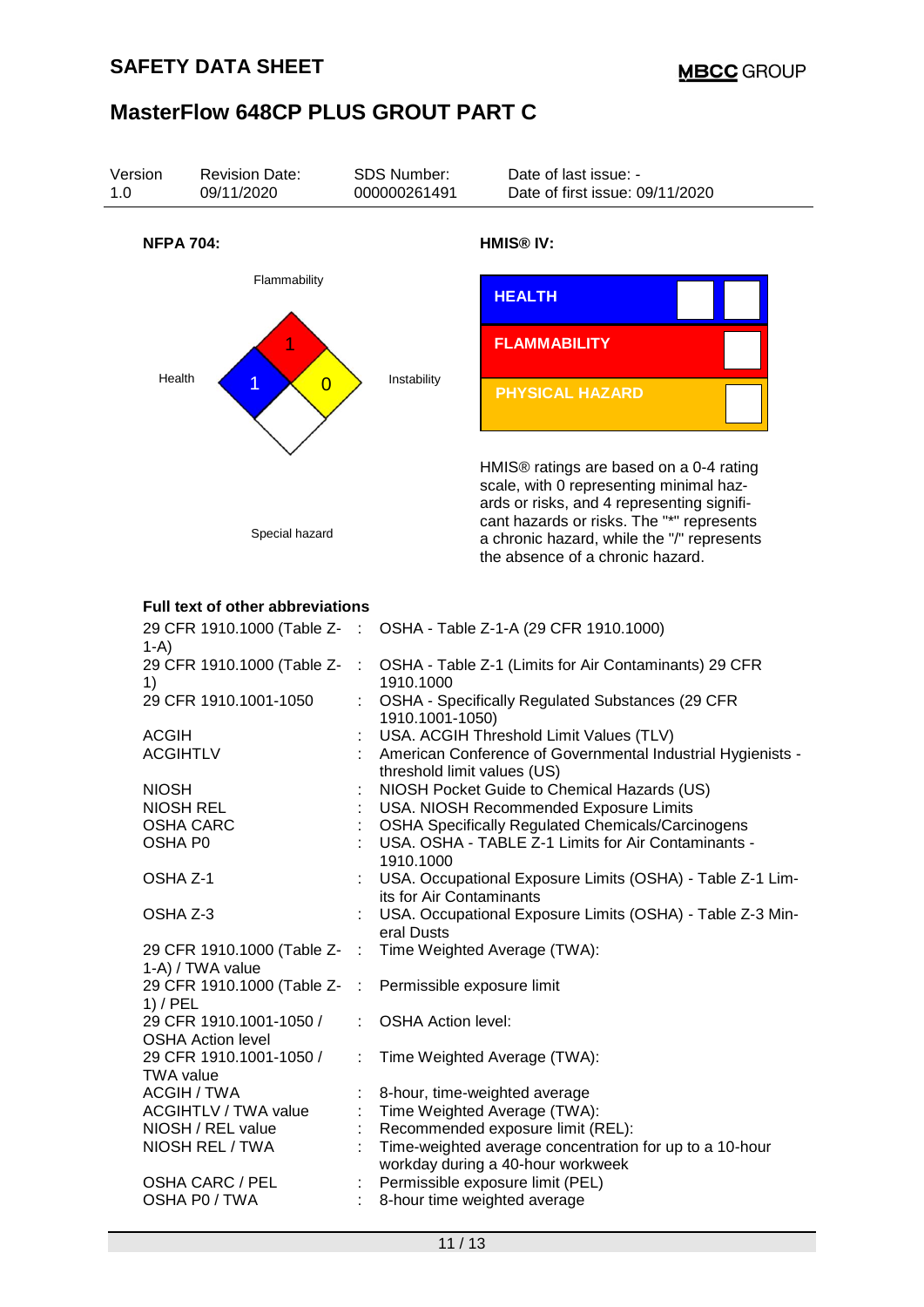| Version        | <b>Revision Date:</b> | SDS Number:  | Date of last issue: -           |
|----------------|-----------------------|--------------|---------------------------------|
| 1.0            | 09/11/2020            | 000000261491 | Date of first issue: 09/11/2020 |
| OSHA Z-1 / TWA |                       |              | 8-hour time weighted average    |

| $UUUH2^{-1}IIVH$ | <b>UTIOUI UILIC WEIGHTEU AVEIAUC</b> |
|------------------|--------------------------------------|
| OSHA Z-3 / TWA   | 8-hour time weighted average         |

AICS - Australian Inventory of Chemical Substances; ASTM - American Society for the Testing of Materials; bw - Body weight; CERCLA - Comprehensive Environmental Response, Compensation, and Liability Act; CMR - Carcinogen, Mutagen or Reproductive Toxicant; DIN - Standard of the German Institute for Standardisation; DOT - Department of Transportation; DSL - Domestic Substances List (Canada); ECx - Concentration associated with x% response; EHS - Extremely Hazardous Substance; ELx - Loading rate associated with x% response; EmS - Emergency Schedule; ENCS - Existing and New Chemical Substances (Japan); ErCx - Concentration associated with x% growth rate response; ERG - Emergency Response Guide; GHS - Globally Harmonized System; GLP - Good Laboratory Practice; HMIS - Hazardous Materials Identification System; IARC - International Agency for Research on Cancer; IATA - International Air Transport Association; IBC - International Code for the Construction and Equipment of Ships carrying Dangerous Chemicals in Bulk; IC50 - Half maximal inhibitory concentration; ICAO - International Civil Aviation Organization; IECSC - Inventory of Existing Chemical Substances in China; IMDG - International Maritime Dangerous Goods; IMO - International Maritime Organization; ISHL - Industrial Safety and Health Law (Japan); ISO - International Organisation for Standardization; KECI - Korea Existing Chemicals Inventory; LC50 - Lethal Concentration to 50 % of a test population; LD50 - Lethal Dose to 50% of a test population (Median Lethal Dose); MARPOL - International Convention for the Prevention of Pollution from Ships; MSHA - Mine Safety and Health Administration; n.o.s. - Not Otherwise Specified; NFPA - National Fire Protection Association; NO(A)EC - No Observed (Adverse) Effect Concentration; NO(A)EL - No Observed (Adverse) Effect Level; NOELR - No Observable Effect Loading Rate; NTP - National Toxicology Program; NZIoC - New Zealand Inventory of Chemicals; OECD - Organization for Economic Co-operation and Development; OPPTS - Office of Chemical Safety and Pollution Prevention; PBT - Persistent, Bioaccumulative and Toxic substance; PICCS - Philippines Inventory of Chemicals and Chemical Substances; (Q)SAR - (Quantitative) Structure Activity Relationship; RCRA - Resource Conservation and Recovery Act; REACH - Regulation (EC) No 1907/2006 of the European Parliament and of the Council concerning the Registration, Evaluation, Authorisation and Restriction of Chemicals; RQ - Reportable Quantity; SADT - Self-Accelerating Decomposition Temperature; SARA - Superfund Amendments and Reauthorization Act; SDS - Safety Data Sheet; TCSI - Taiwan Chemical Substance Inventory; TSCA - Toxic Substances Control Act (United States); UN - United Nations; UNRTDG - United Nations Recommendations on the Transport of Dangerous Goods; vPvB - Very Persistent and Very Bioaccumulative

Revision Date : 09/11/2020

We support worldwide Responsible Care® initiatives. We value the health and safety of our employees, customers, suppliers and neighbors, and the protection of the environment. Our commitment to Responsible Care is integral to conducting our business and operating our facilities in a safe and environmentally responsible fashion, supporting our customers and suppliers in ensuring the safe and environmentally sound handling of our products, and minimizing the impact of our operations on society and the environment during production, storage, transport, use and disposal of our products.

IMPORTANT: WHILE THE DESCRIPTIONS, DESIGNS, DATA AND INFORMATION CONTAINED HEREIN ARE PRESENTED IN GOOD FAITH AND BELIEVED TO BE ACCURATE , IT IS PROVIDED FOR YOUR GUIDANCE ONLY. BECAUSE MANY FACTORS MAY AFFECT PROCESSING OR APPLICATION/USE, WE RECOMMEND THAT YOU MAKE TESTS TO DETERMINE THE SUITABILITY OF A PRODUCT FOR YOUR PARTICULAR PURPOSE PRIOR TO USE. NO WARRANTIES OF ANY KIND, EITHER EXPRESSED OR IMPLIED, INCLUDING